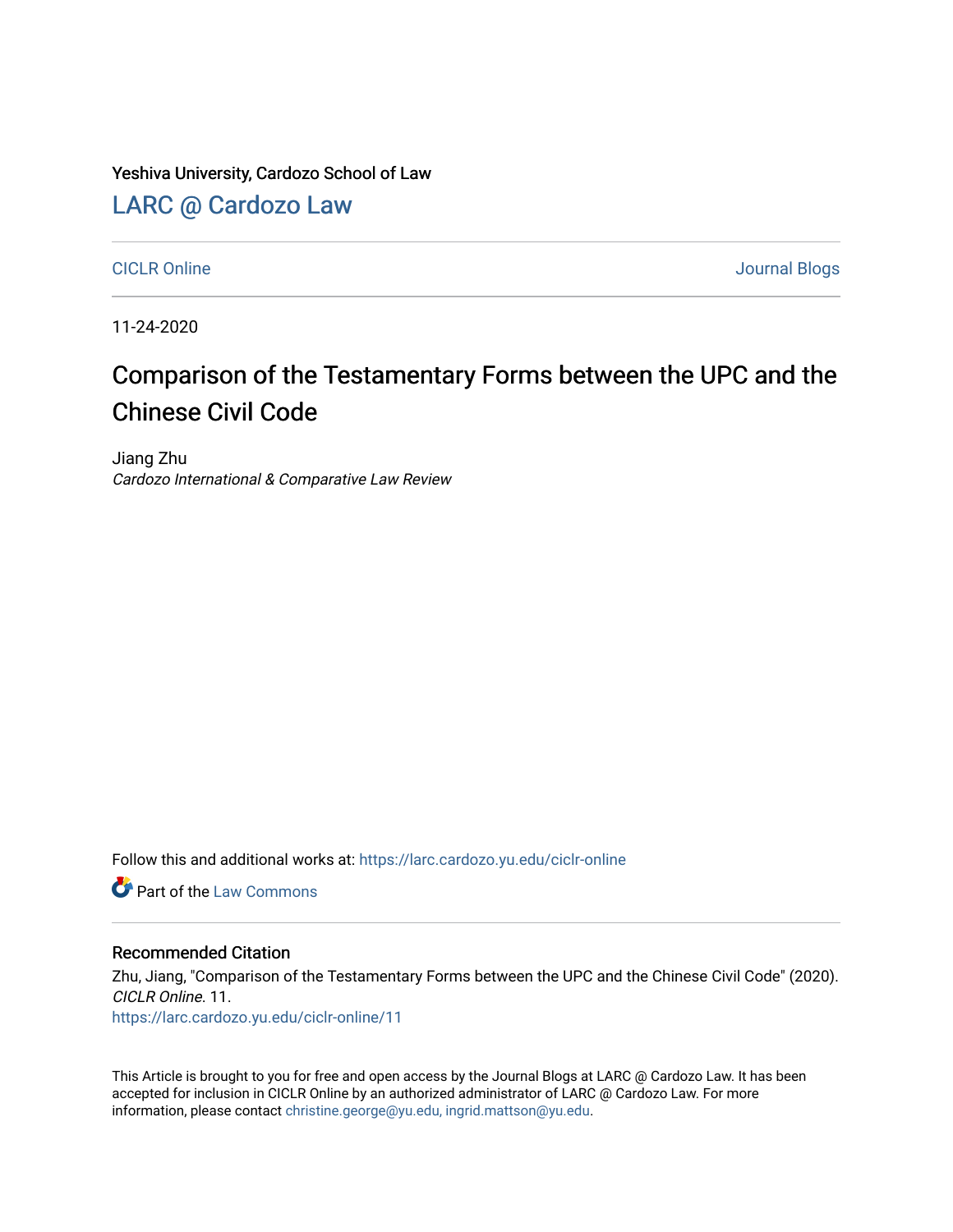## **Comparison of the Testamentary Forms between the UPC and the Chinese Civil Code**

## *\* By: Jiang Zhu*



On May 28, 2020, the *Civil Code of People's Republic of China* (hereinafter referred to as the "Chinese Civil Code"), one of the most important laws in the Chinese legal system, was passed by the Chinese National Congress and will become effective on the very first day of 2021.

The Chinese Civil Code is the first, and thus far the only, Chinese law that is titled as a "code." It integrates the existing major civil laws and rules in China in an attempt to build a complete and coherent civil legal system in China.[1] The Chinese Civil Code consists of 1,260 Articles, which are distributed into seven main sections and one supplementary section, namely "general provisions," "property rights," "contracts," "personality rights," "marriage and family," "succession," "torts," and "supplementary provisions."[2] The succession section is based on the currently effective *Chinese Succession Law*, which will be repealed upon the implementation of the Chinese Civil Code. On the issue of testamentary forms, the succession section of the Chinese Civil Code permits "testator-written wills," "proxy-written wills on behalf of the testator," "printout wills," "audio recorded wills," "video recorded wills," "nuncupative wills," and "notarized wills," among them the printout wills and video recorded wills are newly added to the Chinese succession law.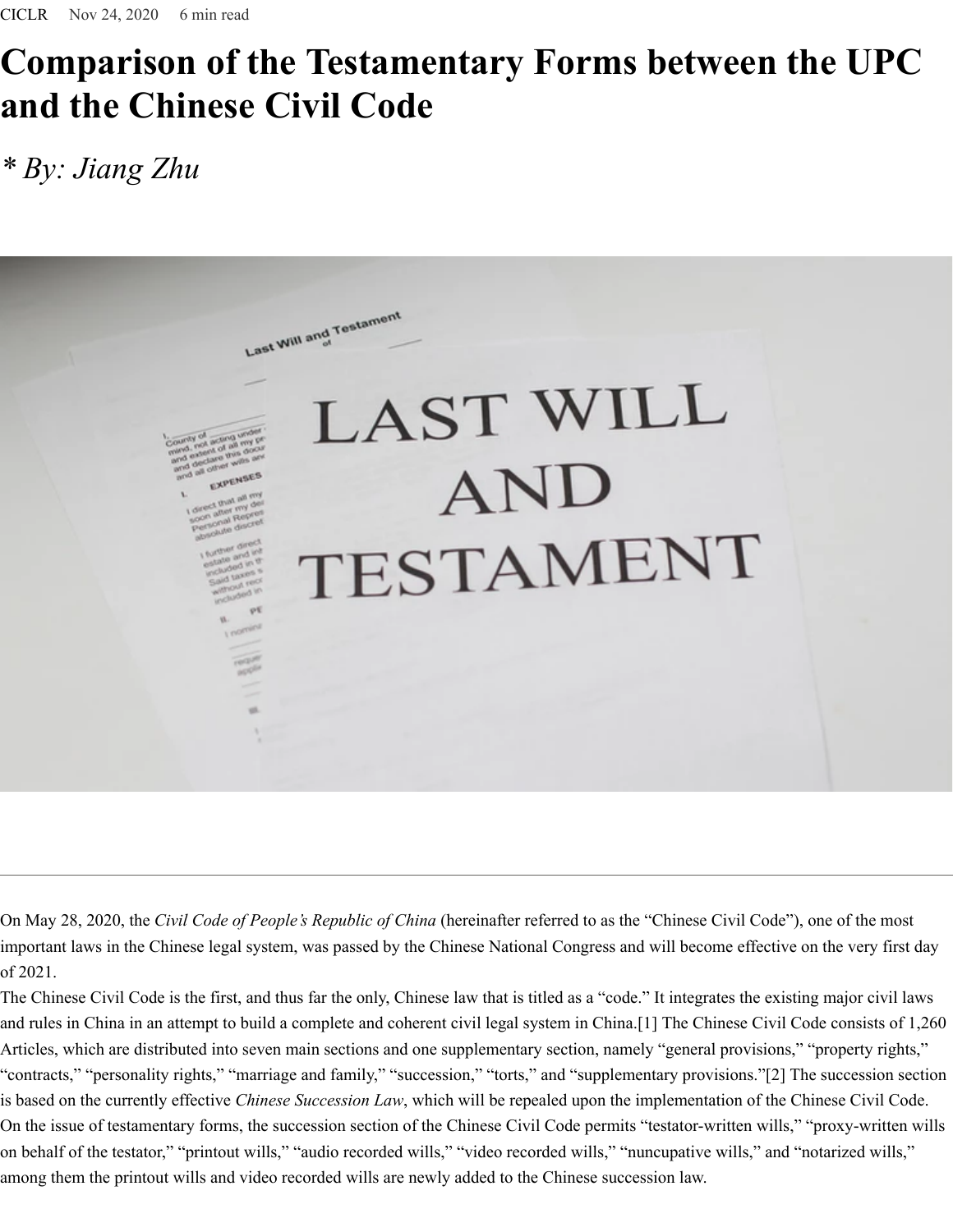Testator-written wills in Chinese law can be analogized to holographic wills in the UPC. Essentially, they are both written by the testators and can be effective in the absence of a witness. However, a holographic will requires that "the signature and material portions of the document are in the testator's handwriting,"[3] while Chinese law requires a testator-written will be "made in the testator's own handwriting and signed by himself."[4] Subtle differences can be detected between the UPC and Chinese Civil Code. First, the UPC only requires the "material portions" of the will be made by testator's handwriting. In contrast, although it is not explicit, Chinese law seems to prefer that the whole will be written in the testator's handwriting. Second, although the UPC and Chinese Civil Code both require the testator to sign his handwritten will, the Chinese courts seem to focus more on the genuineness of the will and the real intent of the testator, rather than merely on form compliance.

In some cases, Chinese courts affirmed the validity of testator-written wills even though testator's signatures were not present, as long as the court could confirm that the will was executed by the testator and effectively demonstrated his or her real intent.[5] Apart from the testator-written will, all other forms of wills in Chinese Civil Code are subject to two or more witnesses in order to be valid.[6]

The UPC and Chinese Civil Code share this commonality. However, the Chinese Civil Code varies with regard to how the varying witness methods and processes apply to the different types of the wills.

Both the proxy-written will and the printout will are analogues to written wills under the UPC. For the proxy-written will, one of two witnesses should be responsible for writing the will, and the testator and the witnesses are required to sign the will. This method distinguishes the Chinese proxy-written will from the UPC written will in which the witnesses are not obligated to write the testator's will. Moreover, the UPC allows other individuals to sign wills on the testator's behalf in his conscious presence and by his direction.[7] However, under Chinese law, even in the proxy-written will, the testator is required to sign his name on the will independently.[8]

A printout will is treated as a proxy-written will in the Chinese Civil Code, which means that two witnesses are needed to validate the will. [9] This rule is basically an incorporation of the Chinese judicial practice.[10] In addition, for the witness process of the printout will, both the testator and the witnesses are required to sign each page of the printout will. In contrast, the UPC does not isolate the printout will as a separate type of will, nor does it identify a special witness process for this kind of will. Therefore, under the UPC, the witness process required in the execution of a printout will is essentially the same as with other written wills.

A nuncupative will is not included in the UPC, however, it has a place in Chinese laws relating to succession in the Chinese Civil Code. Even though a nuncupative will can only be used by a testator under emergency circumstances, it needs to be witnessed by two or more witnesses. The emergency circumstance are over when the testator is able to make a will in writing or in the form of an audio recording or video recording, and thereupon the nuncupative will shall be invalidated immediately.[11]

Audio recorded wills have been adopted since the days of Chinese Succession Law.[12] The newly promulgated Chinese Civil Code incorporates the video recorded will into it as a new form of will. As noted above, two or more witnesses are needed in order to validate the audio or video recorded will. However, given the particularity of the audio and video recorded will, the witness for these kinds of wills are different. The witnesses do not need to "sign" the will, instead, both the testator and witnesses are required to record their names or images in the recorded audio or video in accordance with specific forms.

As to the notarized will, the UPC gives a notarized will no special position compared to other witnessed wills.[13] However, in the Chinese Succession Law, the notarized will was once given a higher validity over other types of wills. According to the Chinese Succession Law, a notarized will may not be revoked or changed by testator-written will, proxy-written will, sound-recorded will or nuncupative will.[14] As a result, a notarized will can only be revoked or changed by a new notarized will. However, the succession section of the Chinese Civil Code abandons this regulation and places the notarized will in the same tier as other types of valid wills. Furthermore, upon the effectiveness of the Chinese Civil Code, testators may revoke or change notarized wills via any types of wills that are permitted pursuant to Chinese law. If there are several wills with contradicting content, the most updated, or recent will shall prevail. [15]